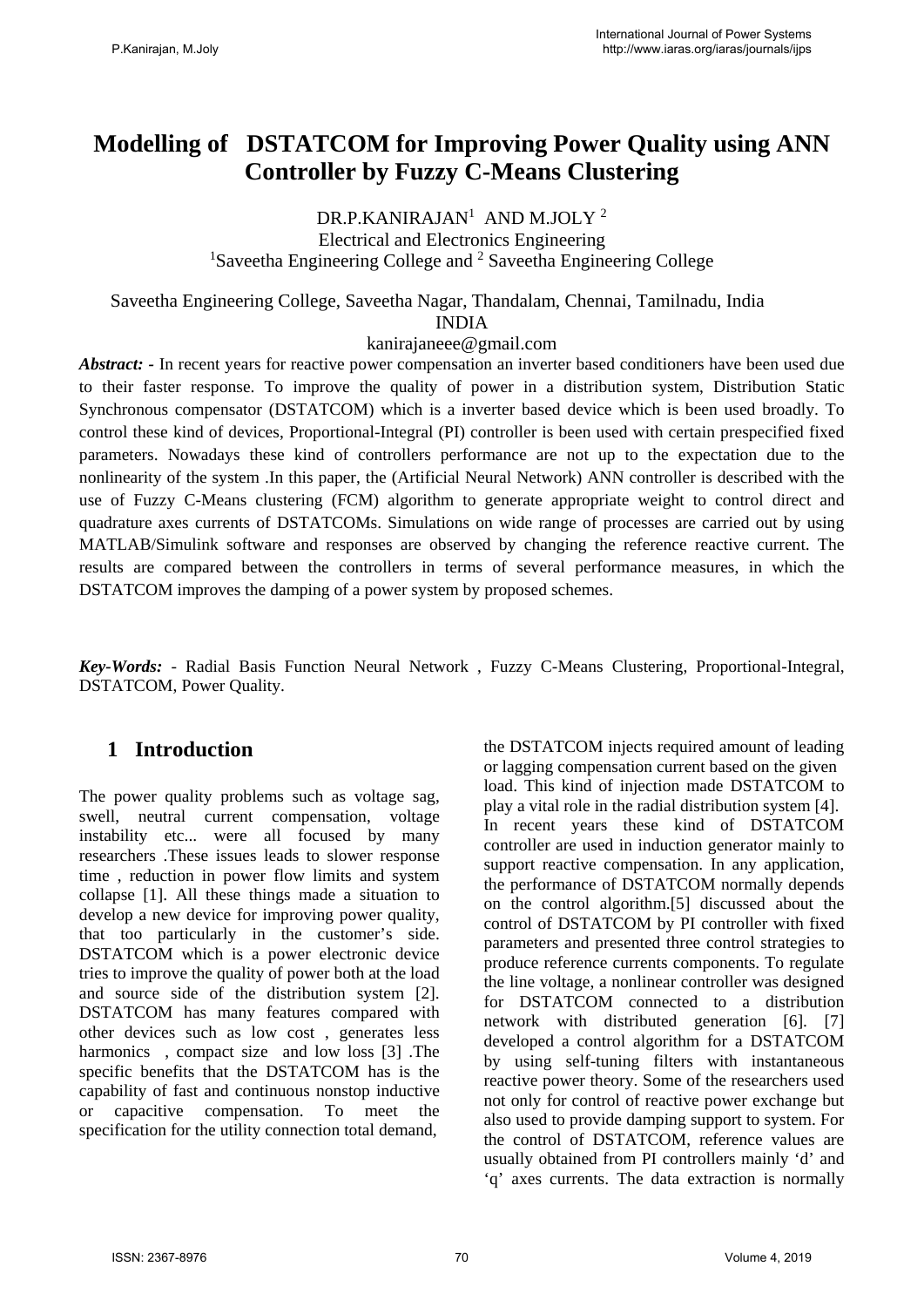done in linear controller which requires mathematical model [8-10] in which the parameters are tuned to obtain best results for a particular region with restricted conditions. These kind of controllers developed by linear mathematical model fails to perform satisfactorily under nonlinear dynamics of the system particularly variation in parameters and load disturbance[11].Till now linearized models have been used to control the DSTATCOM, also the use of some nonlinear control strategies with limited advantages have also been reported .Some researchers used complex Lyapunove procedure for developing nonlinear controller for simple power system models, which cannot be generalized for all application.

Recently, as an alternate fuzzy logic controller and artificial neural network is been used instead of conventional linear and nonlinear controller in controlling DSTATCOM.[12-14] discussed the importance and benefits of fuzzy logic and neural network based controllers in the grid system. The controllers design with expert system doesn't require any mathematical model which is a major advantage to have a timely response without any delay. With this kind of controller, there is a possibility of wide range of system operating conditions irrespective of complexity of the task, which distinguished them from the traditional linear controller. The performance of controller can be enhanced even better with the choice of inputs to the controller which really matters, which is been addressed by this paper in a better way.

Considering all these issues, Fuzzy c-means clustering is been proposed along with ANN-PI controller for controlling DSTATCOM'd' and qaxes. ANN has appeared to offer a better solution to various control problems .They are capable of handling complex, nonlinear and mathematically in tangible dynamic's systems which are undoubtedly attracted the researchers to use ANN in designing the controllers. However, obtaining an appropriate weight and change in weight is not an easy task. In almost all applications, based on ANN controller the adjustment of weights is developed by human experts only. But it needs lot of experience, skills, even a time which all are tedious design and tuning weight exercise that may not be optimal too. There have been many research going around on the estimation of appropriate weight required for a controller design In this paper fuzzy c-means clustering is used for extracting weight, this method is used by prespecifying the weight function per input features. These features are set with initial values for adjusting the parameters.

By estimating the cluster in the data, the algorithm were developed in which each cluster obtained corresponds to weight which straightaway relates the region in the space of both input and output. The proposed controller implemented, simulated and compared to conventionally designed controller, the proposed technique gives better characteristics.

To summarize, the paper deals first with mathematical modeling of DSTATCOM, then the work handles with ANN-PI then with design of ANN controllers by fuzzy c-means clustering. The results were compared to show the performance of the proposed technique from the conventional technique.

# **2 Modeling of DSTATCOM**

To improve the load voltage, a 3Mvar DSTATCOM is connected in parallel with the load at B3 as shown in Fig.1. The power that is generated, pass through B1, B2 and B3, via 21km feeder the voltage sources are connected directly to B1, B2 and B3. In this, to make a connection between B2 and B3 a 2 km feeder is been used. To carry out the study both variable and fixed loads are connected in B3 via 25/0.6 step down distribution transformer. The purpose of load particularly, variable load is to fluctuate in the current and voltage waveform at bus B3.At bus B3 the DSTATCOM regulates the voltage by absorbing or generating reactive power. This reactive power transfer is done in the network side by generating a secondary voltage in phase with the primary voltage with the help of leakage reactance of the coupling transformer. The voltage support is done by voltage-source PWM inverter present in the DSTATCOM. The DSATCOM acts like an inductor by absorbing reactive power, whenever the secondary voltage gets lower than the bus voltage of the system at the same time it acts a capacitor by generating reactive power if secondary voltage is higher than the bus voltage [15]. In table 1 the quantities taken for study for a source voltage, line voltage, fixed and variable loads etc… are shown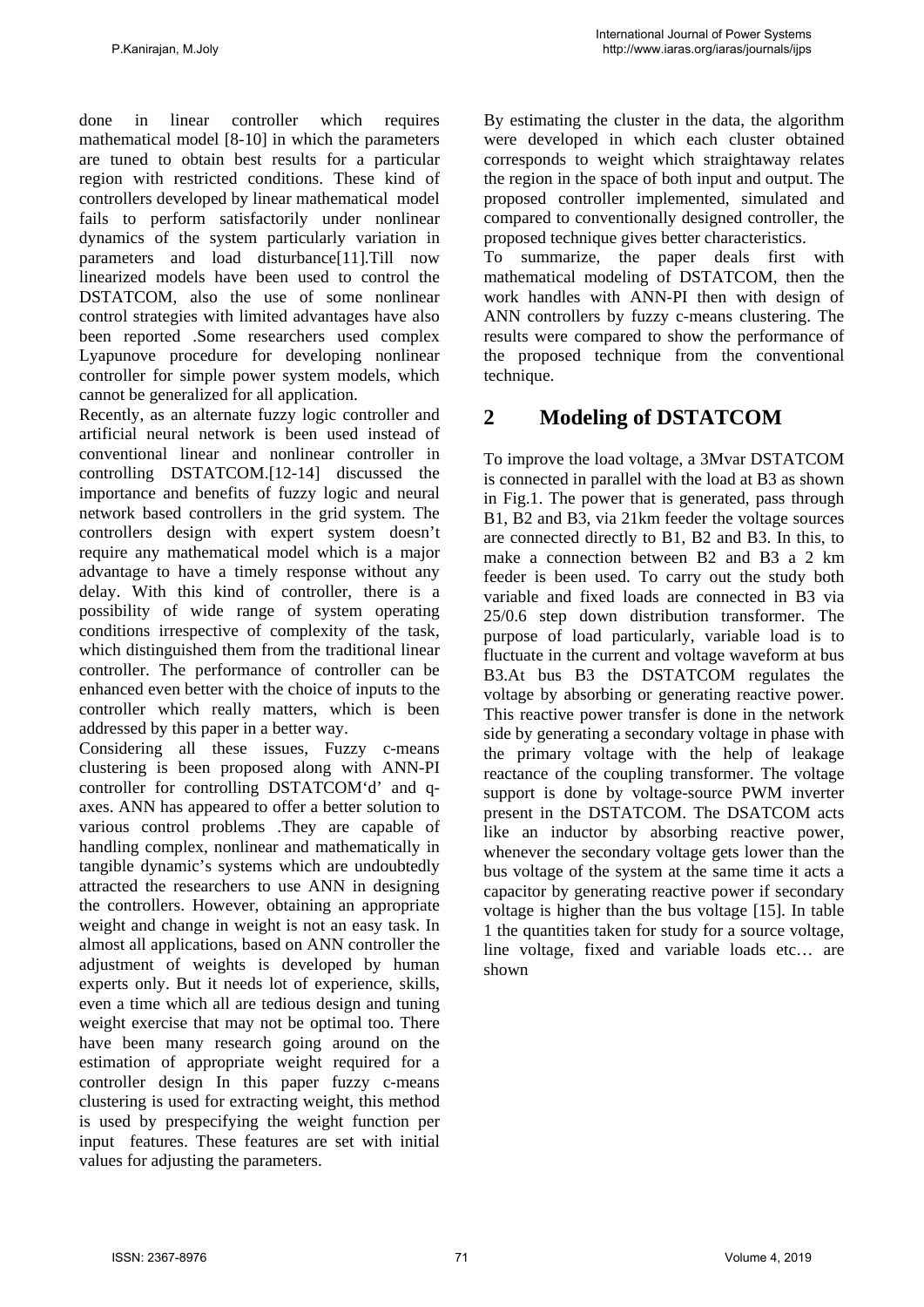

#### **Fig.1.System configuration of a distribution system [15]**

| <b>System Quantities</b>    | <b>Values</b>               |
|-----------------------------|-----------------------------|
| Source Voltage              | $25000 \text{ v}$           |
| Line voltage                | 25000 v                     |
| Feeder resistance R         | $0.1153$ ohms/ $km$         |
| Feeder inductance L         | 1.048 MH/km                 |
| Feeder capacitance C        | 11.33NF/km                  |
| Frequency                   | 60hz                        |
| Fixed load at bus 2         | $3MVA$ , $pf = 0.998$       |
| Fixed load                  | $1$ MVA, pf = 1             |
| Variable Load               | 1.8 MVA, $pf = 0.9$         |
|                             | 1.2MVA with Mod.freq of 5Hz |
| Capacitor of DC bus         | 10000 micro farad           |
| Reference voltage of DC bus | 2400v                       |

## **3. Radial Basis Function Neural Network**

Assume Radial basis function neural network consists of a network similar to back propagation network as shown in Figure 2 with a single hidden layer. RBFNN proves to be best for classification task from the investigation result presented.Each hidden layer consists of smoothing factor and centroids. The distance between the input and the centroid are normally computed by the neurons.



 **Fig. 2 Architecture of NN** 

The outputs are a radial symmetrical function of the distance . When it is close to value the output will be a strong one.

The real mapping function  $f_m$  in general form is expressed in equation (1).

$$
f_m(x) = \sum_{i=1}^{M} w_i k [ (x_i - c_i ) / \sigma_i ]
$$
 (1)

The function  $k$  is a radial symmetrical kernel function computed by *M* kernel units.

The Gaussian exponential function used in RBF is expressed in equation (2).

 $f(x) = \beta \exp(-\sum_{i} [(x_i - c_i)/\sigma_i]^2)$  (2) According to the training data set, centroid and constant have to be chosen.

#### **4. Fuzzy C-means Clustering**

### **4.1 Cluster Estimation**

 Fuzzy c-means clustering (FCM) technique is one of the best techniques to frame a rules and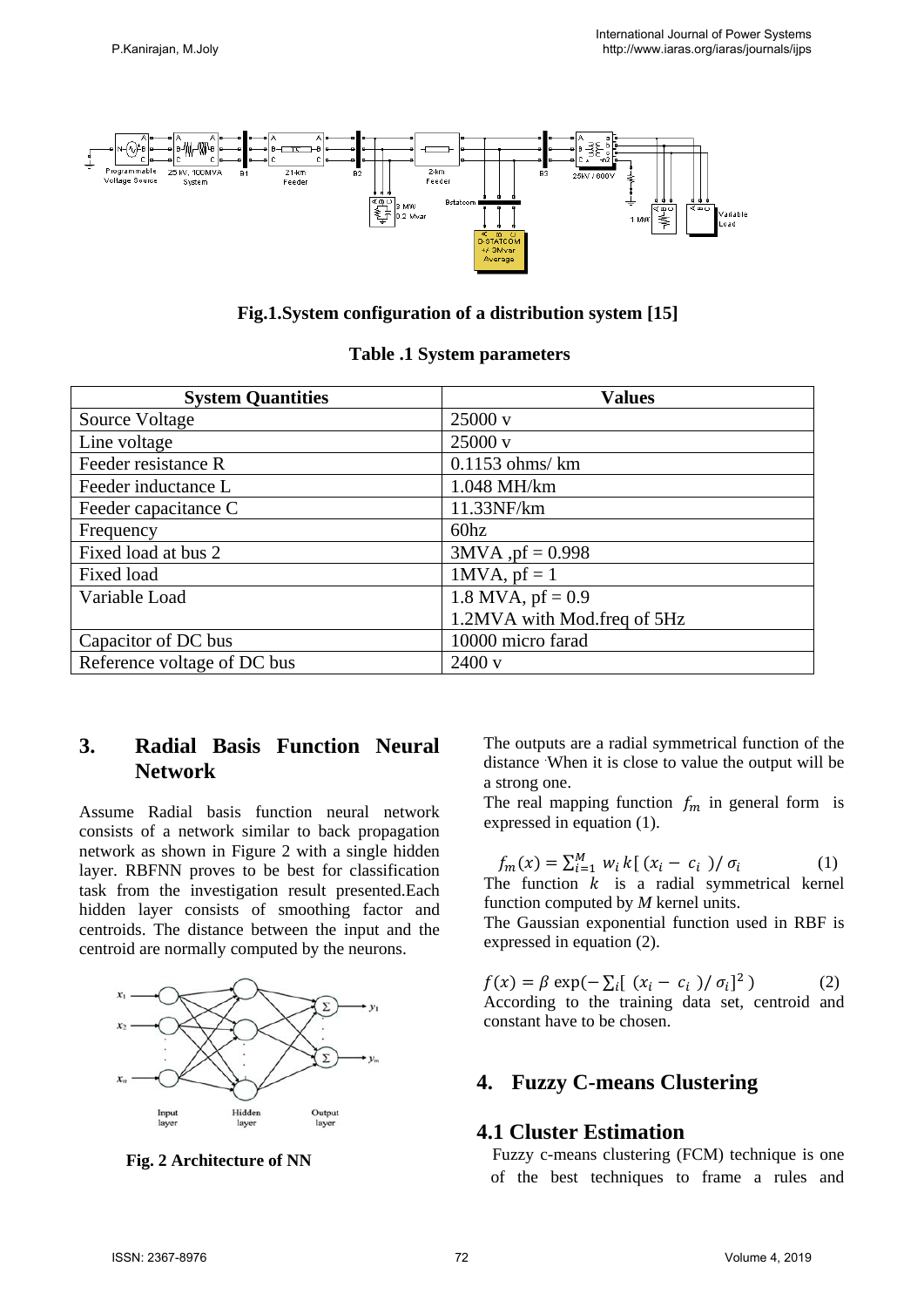membership functions even when the input-output data has cluster substructure or not. It is always possible by FCM to partition the data into a number of subsets and thereby can be converted in to rule from each subset. The number of rules is decided by the hyper spherical cluster that is , if the data indeed has hyper spherical cluster then the number of rules will be always smaller. With this clustering the rules can be framed even if the inputoutput relations are linear which normally won't have any cluster structure, yet this kind of data can also be grouped to generate a set of rules to predict the linearity of the system that is by having small number of hyper spherical clusters to data taken in to account for the analysis [16]. The equation 3 and 4 are used to estimate the measure of potential for a data point which is a function of its distance to all other data points from the collection of 'n' data points  $\{x_1, x_2, \ldots, x_n\}$ .

$$
P_i = \sum_{j=1}^{n} e^{-\alpha ||x_i - x_j||^2}
$$
 (3)

$$
Where \alpha = 4/r_a^2 \tag{4}
$$

 $\|\cdot\|$  represents the Euclidean distance,  $r_a$  is a positive constant. The chances for high potential value depend normally for a data available with many neighboring data points. The neighboring data is usually defined by  $r_a$  the radius. In the process after computing the potential of every data, the data with highest potential is selected as the first cluster center. Let  $P_1^*$  and  $X_1^*$  be the location of the first center and potential value of cluster.So by this, for a data point of  $X_i$ , the revised formula for estimating potential value is shown in equation 5 and 6.

$$
P_i \leftarrow P_i - P_1^k e^{-\beta \|x_i - x_1^*\|^2}
$$
 (5)

$$
Where \beta = 4/r_b^2 \tag{6}
$$

And for the generalized case is shown in equation 7.

$$
P_i \leftarrow P_i - P_k^* e^{-\beta \|x_i - x_k^*\|^2} \tag{7}
$$

Where  $P_k^*$  the potential is value and  $x_k^*$  is the k<sup>th</sup> cluster center location.

Until estimating the remaining potential of all data points that falls below the threshold of the potential of the first cluster center  $P_1^*$ , the process is been repeated to acquire new cluster center on applying revising potentials [ 17].

## **4.2 Extraction of Appropriate Weights**

 First step in extraction of weight, is the data separation, in which the data is grouped according to their respective classes, then clustering is been done to the input space of all groups of data separately for identifying each class of data. Whenever the cluster found in the available data of a specified group identifies the region in the input space that usually mapped in to weights. So the weights are formed by translation from each cluster center for identifying the classes. This can be understood even better by this , that is when clustering was applied to specific group of data for class then cluster center  $x_i^*$  was found in that group of data for class  $C_1$  from this the cluster center provides the rule such as

The degree of fulfillment of this class can be defined as shown in equation 8.

$$
\mu_i = e^{-\alpha ||x_i - x_1||^2}
$$
\nWhere 'α is the constant.

\n(8)

The weights are developed by this technique can be combined to form the overall weight of the classifier with the highest degree of fulfillment for a output class.

## **5 Results and Discussion**

## **5.1 RBFNN – PI Controller**

The well-established classical control system which is been often used as a replacement against the other types of controllers was nothing other than linear PI controller. As from the name this controller is a linear controller which is not suitable for a system dealing with nonlinearity. As an alternate, ANN controller is been used for a nonlinear system. As this ANN controller doesn't required mathematical model for controlling any system, so it's been widely used in system with complex structure. The structure of this ANN-PI is shown in Figure 3.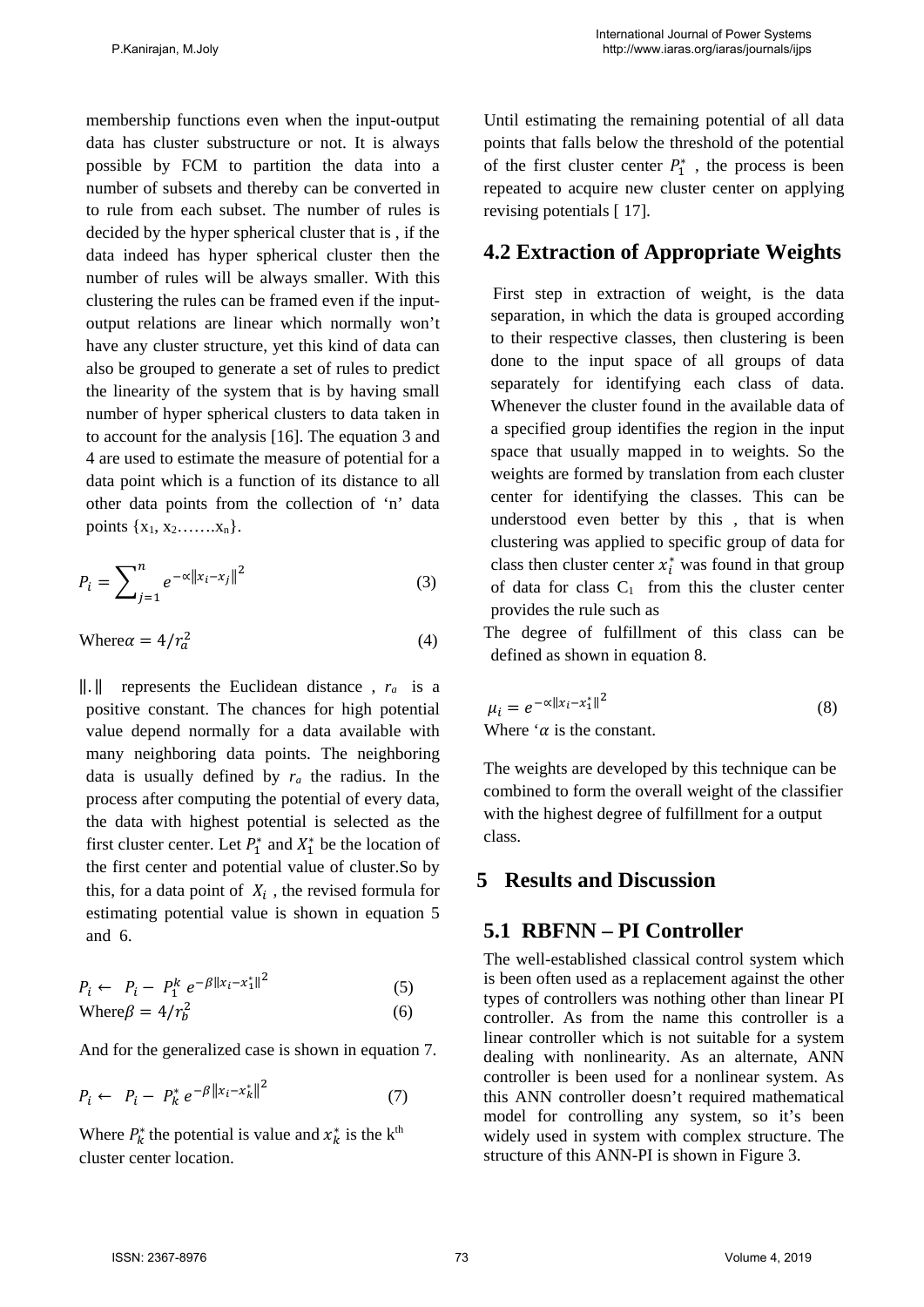

 **Fig.3.ANN-PI controller** 

In which output is a pulse modulation index 'm' of the DSTATCOM voltages. To carry out this process further. Input signals for training are selected randomly at a time. The training is set for learning rate 0.01 and target error 0.001. Each network is trained with 15 input data, of each class and 30 data of each class are considered for testing. Weights are updated in each and every iteration , in this way new training input is given to the network. The randomly selected parameters from 30 samples are used to test the RBFNN. The validation performance of RBFNN were shown in Figure 4.



**Fig 4 Validation performance using RBFNN** 

# **5.2 RBFNN controller by Fuzzy C-Means Clustering**

To carry out this process the set of two-dimensional input and outputs vector which are error and change in error with the output generated by operating the model over its full range of the operation are used. The sampling of input variables that is error and change in errors were done uniformly based on the output. After the generation of data the weights were generated automatically by this method which is shown in figure 5. Based on the influence of radius 'ra' the weights are generated which are also depends on the ranges of the weight function. In this by using the clustering algorithm the number of extracted weights for both the input and outputs are restricted to the fixed thresholds.



**Fig.5.Generated Weights by Clusters** 

With this information as usual the ANN analysis were carried out by developing input and output weight with MATLAB toolbox. The outputs that is output estimated by this controller is replaced with PI controller which is been used to control of'd' and 'q'-axes current. The simulation results of PIcontroller, ANN-PI controller and RBFNN controller by FCM for variation of Iq and Iqref are shown in figure 6 to figure 8.



**Fig.6 Simulation result of PI controller for**  variation of Iq and Iq<sub>ref</sub>



**Fig.7 Simulation result of ANN- PI controller for**  variation of Iq and Iq<sub>ref</sub>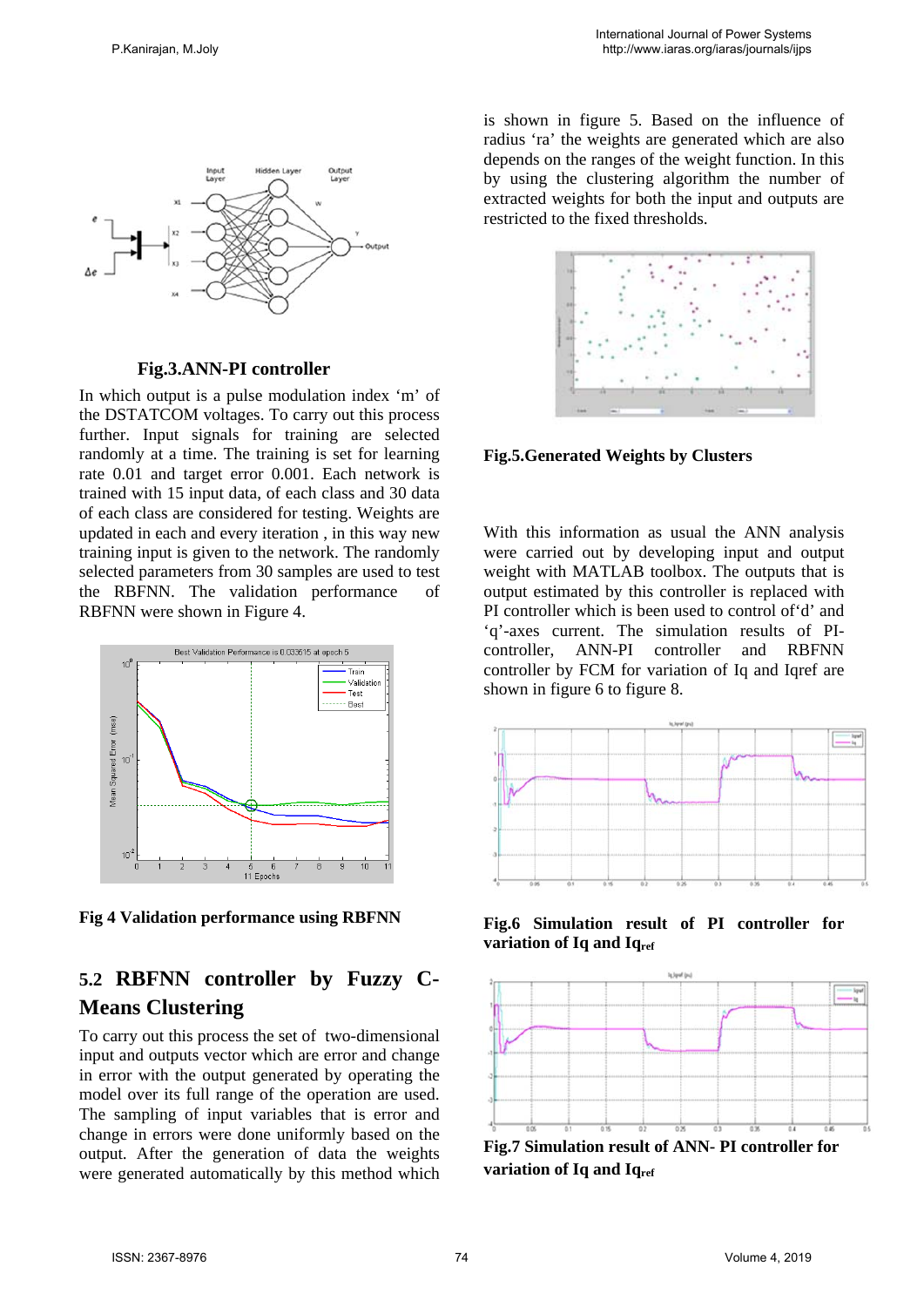

**Fig.8 Simulation result of RBFNN –FCM**  controller for variation of Iq and Iq<sub>ref</sub>

From the results while comparing to PI and ANN controller the overshoot between Iq and  $I<sub>qref</sub>$  is less with RBFNN controller designed with FCM. Variations of average dc voltage of all the three technique were shown in figure 9 to figure 11 from which for the parameter given, the rise time and peak time of FCM technique was somewhat slightly higher than with other two techniques.



**Fig. 9 Variation of average dc voltage with PI controller** 



**Fig.10 Variation of average dc voltage with RBFNN-PI controller** 



#### **Fig. 11 Variation of average dc voltage with RBFNN-FCM controller**

#### **6 Conclusion**

This paper has presented the design of RBFNN controller by fuzzy c-means clustering for the DSTATCOM to improve voltage stability and power quality of a distribution system. The entire work is realized in MATLAB/SIMULINK platform. The results have been compared with traditional PI controller and RBFNN-PI controller. From the comparison, the results show that RBFNN controller developed with FCM provides better responses in change of reference reactive current over other conventional techniques. The proposed controller, overshoots between Iq and Iqref is very less and for the parameter given, the rise time and peak time was somewhat slightly higher. From this, the technique proves itself as best alternative for other conventional technique for solving complex task such as task with complex mathematical modeling. For the power system this technique can be employed to have better performance in any power quality improvement problems.

### **7 References**

- [1] T. Yuvaraj, K. Ravi and K.R. Devabalaji, "DSTATCOM allocation in distribution networks considering load variations using bat algorithm," Ain Shams Engineering Journal, in the press.
- [2] Arindam Ghosh and Avinash Joshi, "The Concept and Operating Principles of a Mini Custom Power Park," IEEE Trans. Pow Delivery, vol. 19, pp. 1766-1774, Oct. 2004.
- [3] S. Jazebi, S.H. Hosseinian and B. Vahidi, "DSTATCOM allocation in distribution networks considering reconfiguration using differential evolution algorithm," Energy Conversion and Management, vol. 52, pp. 2777–2783, 2011.
- [4] Om Prakash Mahela and Abdul Gafoor Shaik, "A review of distribution static compensator," Renewable and Sustainable Energy Reviews, vol. 50, pp. 531-546, 2015.
- [5] Tejas Zaveri, Bhavesh Bhalja and Naimish Zaveri, "Comparison of control strategies for